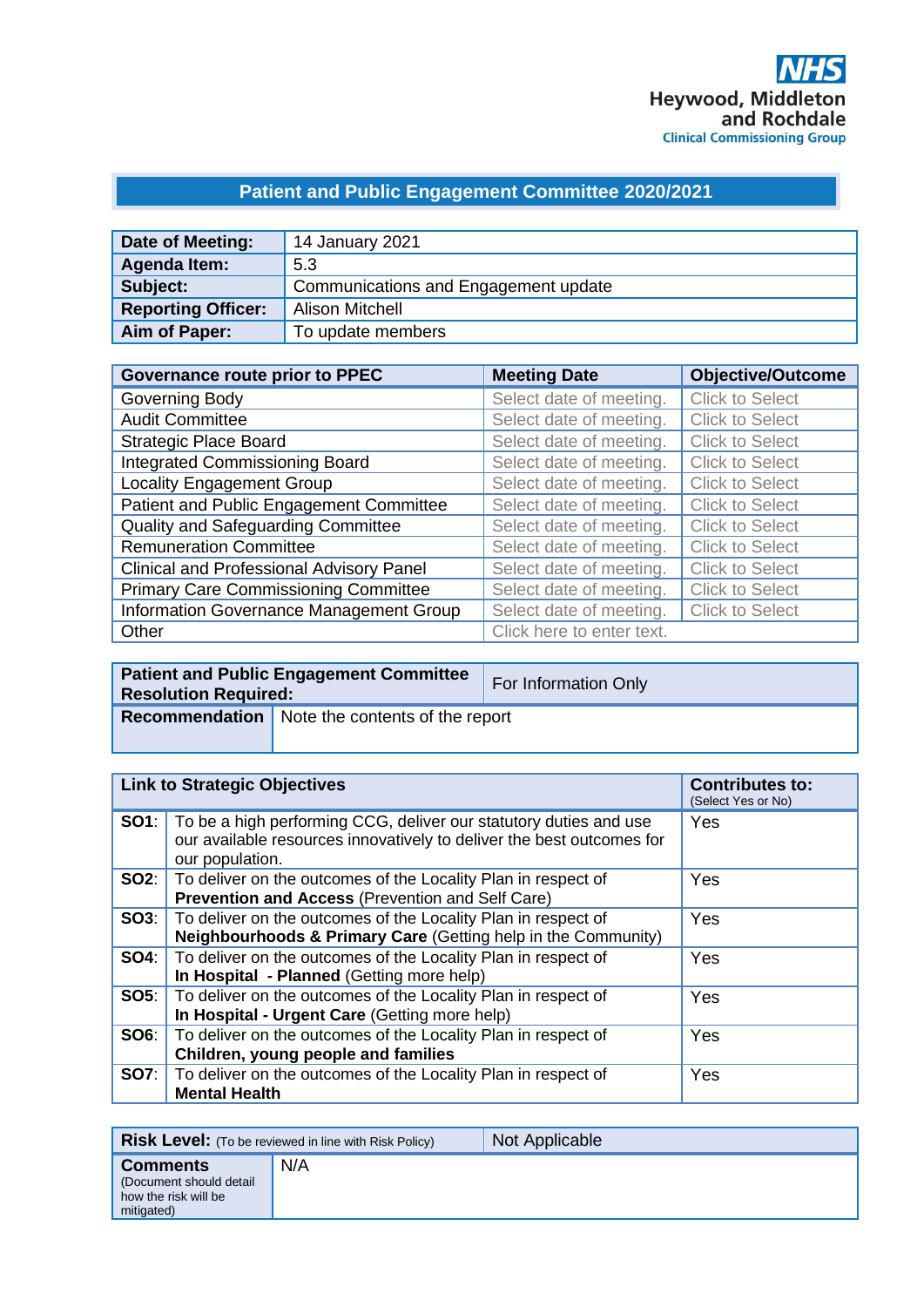| <b>Content Approval/Sign Off:</b>                                 |                                                                  |
|-------------------------------------------------------------------|------------------------------------------------------------------|
| The contents of this paper have been<br>reviewed and approved by: | Director of Operations / Executive Nurse,<br><b>Karen Hurley</b> |
| <b>Clinical Content signed off by:</b>                            | Not applicable                                                   |
| Financial content signed off by:                                  | Not applicable                                                   |

|                                                       | <b>Completed:</b> |
|-------------------------------------------------------|-------------------|
| Clinical Engagement taken place                       | Not Applicable    |
| Patient and Public Involvement                        | Not Applicable    |
| <b>Patient Data Impact Assessment</b>                 | Not Applicable    |
| Equality Analysis / Human Rights Assessment completed | Not Applicable    |

## **Executive Summary**

Since March 2020 the work of the communications and engagement team has been dominated by the coronavirus pandemic and much of the work of the team continues to be focussed on supporting the borough and the NHS to cope with the crisis.

The team's work has largely focussed on;

- Promoting safety and precautionary messages
- Promoting new or changed services introduced as a result of the pandemic
- Amplifying national and regional campaigns including the NHS is open for business, Help us help you, GM Joining Together and Hands Face, Space
- Promoting the community response to the pandemic in partnership with the council and provider partners
- Promotion of new tiering restrictions as and when required
- Sharing information with the third sector, voluntary groups and Healthwatch Rochdale by attending online meetings throughout GM, NHSE, RBC and with third sector, voluntary groups to keep a close on eye on developments, initiatives and the constantly changing situation.
- Internal staff communications aligned with RBC messages to ensure staff are updated with the latest developments and offers of support available.
- Keeping primary care, local people, staff and stakeholders abreast of developments
- Monthly Crescent radio slots promoting key messages and myth busting
- Promotion of mental health services available and how services can be accessed for all ages

Other key areas of work

- Promoting and sharing opportunities to feed into the commissioning intentions of the CCG and council in the years to come
- Throughout the pandemic contact has been maintained with a group of older people to ensure they are coping with Covid-19 and to see if there is anything the CCG could do to help them
- The Annual Engagement report and the Easy Read Annual Engagement report were presented to Governing Body on 18<sup>th</sup> September. Governing Body were happy to ratify the reports and they have been published on the HMR CCG website